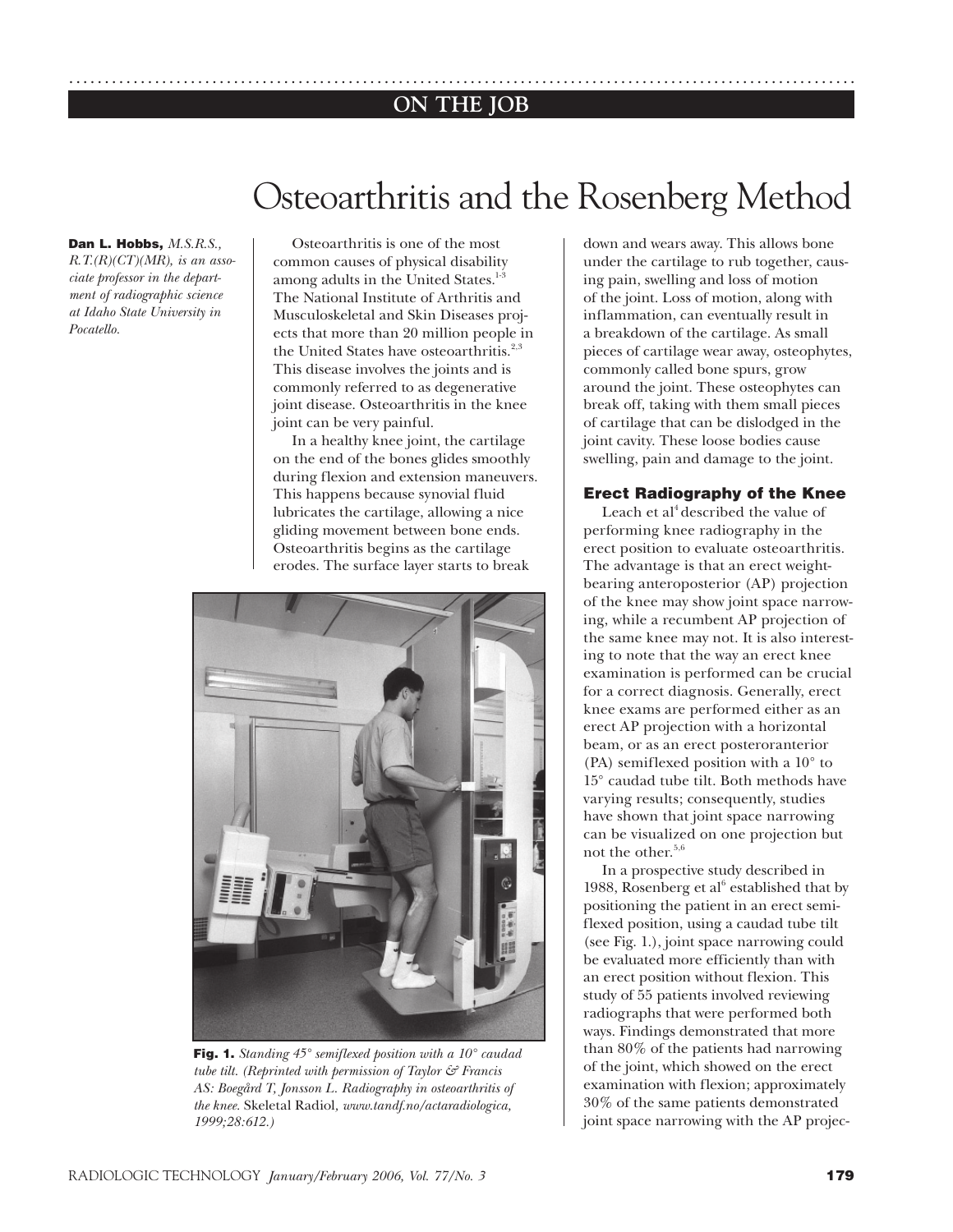

..............................................................................................................

**Fig. 2.** *Both radiographs are of the same knee and were performed erect. Note the differences in the joint space narrowing in the lateral compartment. A. Standing AP with a horizontal beam. B. Standing PA with knee in semiflexion and a 10° to 15° caudad angle, Rosenberg method. (Modified and printed with permission from: Branovacki G, Abraham E. University of Illinois at Chicago, Department of Orthopaedic Surgery Web site. Available at: www. uic.edu/com/ors/Residencyprogram/residencyprogramcasereport. htm. Accessed November 3, 2005.)*

tion only. This means that the AP standing radiograph of the knee often misses joint space narrowing, while an erect, semiflexed PA projection will show the narrowing. (See Fig. 2.)

Rosenberg and colleagues also compared intraoperative observations on these same patients. They found that the joint space narrowing seen on the PA weightbearing radiographs performed with 45°of flexion were more accurate, more specific and more sensitive than conventional weight-bearing positions. The value of performing the examination erect with the knees positioned in semiflexion is convincing. Positioning is of utmost importance, as joint space narrowing is suggestive of cartilage degeneration, leading the physician to a diagnosis of osteoarthritis.

## **Measuring Joint Space Width**

Additionally, Boegård and Jonsson $^5$  suggested that significant cartilage loss can be established by measuring the joint space width. The presence of a minimum joint space width of less than 3 mm is significant.<sup>5</sup> Similarly, Rosenberg et al suggested that narrowing of the cartilage space to 2 mm or less is indicative of major degeneration.<sup>6</sup> This slight difference is the result of the grading system used to evaluate the severity of the osteoarthritis. More importantly, both authors concur that measurements are best made on the weight-bearing radiograph in semiflexion. Thus, after the radiographs



**Fig. 3.** *Position for the standing 45° PA flexion weight-bearing position for the knees, Rosenberg method. (Reprinted with permission from: Rosenberg TD, Paulos LE, Parker RD, et al. The 45˚ posteroanterior flexion weight-bearing radiograph of the knee.* J Bone Joint Surg. *1988;70(10):1479.)*

are obtained, the joint space width can be evaluated and graded for the severity of the osteoarthritic process in the joint.

It is the intent of this article to demonstrate the 45° PA flexion weight-bearing radiograph of the knee. This position was described by Rosenberg and colleagues and will be referred to in this article as the Rosenberg method.

### **Methods**

*Standing 45° Rosenberg Method* The patient stands in front of an upright Bucky with the knees flexed 45° and the weight distributed evenly on both feet. The patient should hold onto the sides of the Bucky for support. The toes should point straight ahead with the patellae touching the upright Bucky. The x-ray tube is angled 10° caudally and the central ray is adjusted to pass through half an inch distal to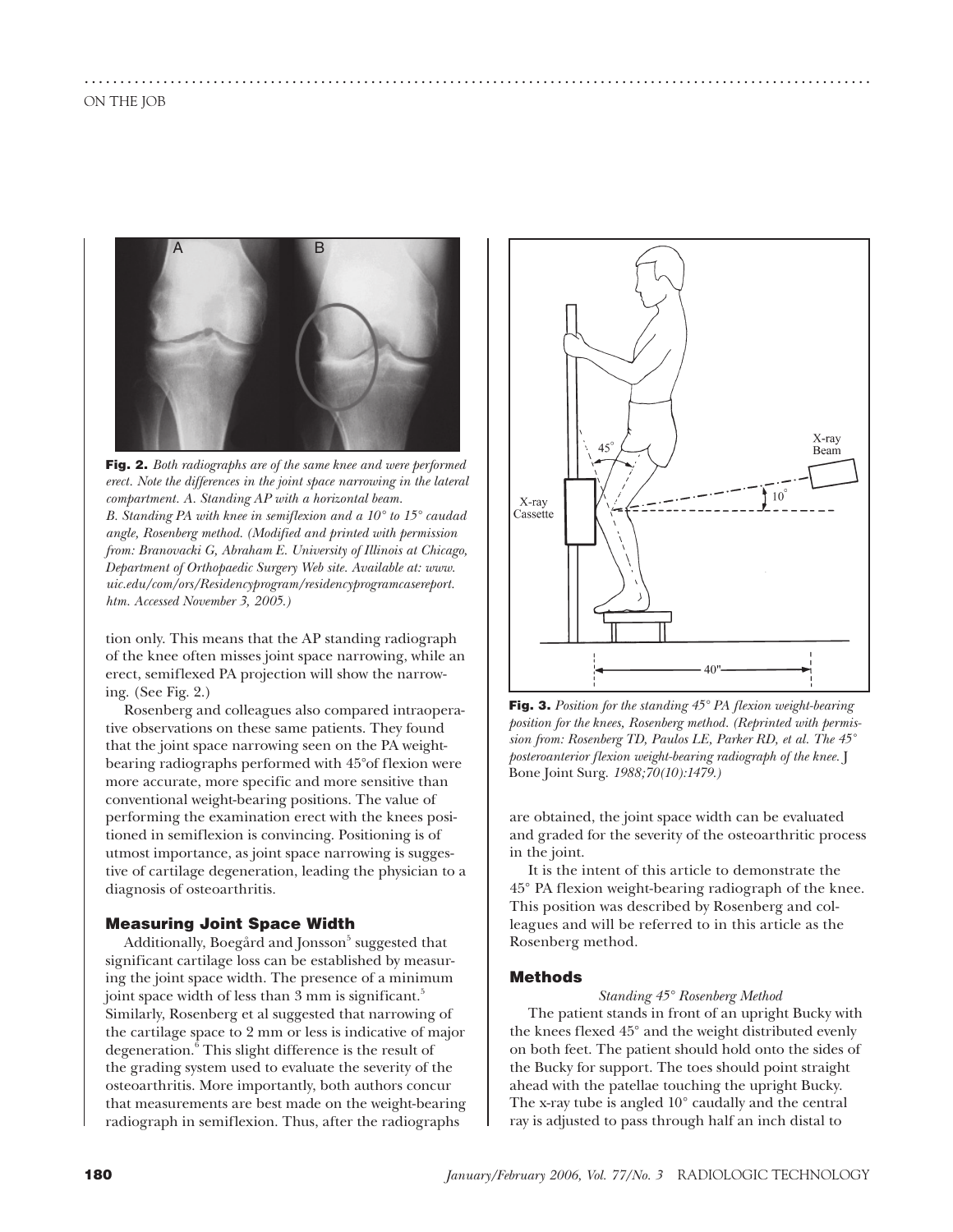

..............................................................................................................

**Fig. 4.** *Normal bilateral knee radiograph performed using the Rosenberg method, standing 45° PA flexion weight-bearing radiograph of the knees. Both medial and lateral compartment measurements show no significant narrowing.*

the apices of the patellae. (See Fig. 3.) The resulting radiograph demonstrates the bilateral knees and should clearly demonstrate both knees without rotation. (See Fig. 4.) Additionally, the knee joints should be centered to the exposure area and appropriate right or left markers should be used.

### **Discussion**

Conventional AP radiography of the knee does not always confirm the diagnosis of osteoarthritis. Obtaining an erect radiograph with the Rosenburg method improves the chances of demonstrating degenerative joint disease that may be missed by alternate methods. An osteoarthritic knee radiograph that was performed by the Rosenberg method is demonstrated in this article. (See Fig. 5.) This method is typically performed as a bilateral examination, but occasionally will be requested unilaterally. If this is the case, the patient should be instructed to put his or her entire weight on the affected knee. This requires the patient to balance with minimal pressure placed on the unaffected extremity.

Incidentally, knee injuries are commonly referred for magnetic resonance (MR) imaging. However, Turner



**Fig. 5.** *Abnormal bilateral knee radiograph performed by the Rosenberg method, standing 45° PA flexion weight-bearing radiograph of the knees. Note the obliterated lateral compartment of the left knee. Also, the joint space narrowing is significantly reduced in the medial compartment of this knee.*

suggested that undergoing an MR procedure does not guarantee diagnosis of this disease process. He suggested that "[a]lthough MRI is excellent in demonstrating the anatomy and a wide variety of pathologies of the knee, it may be unable to detect tibio-femoral contact of the knee while the patient's knee is flexed and weight-bearing (unless the patient can be scanned standing and with the knee flexed)."7 The efficacy of the Rosenberg method is therefore persuasive.

Likewise, this projection also has other advantages. The resulting radiograph is similar in appearance to the intercondylar fossa projection, or notch projection. Thus, the radiograph also can be used to evaluate osteophytes, loose bodies, cartilaginous pathology and osteochondral defects.

In conclusion, degenerative joint disease of the knees can be missed if the proper position is not used. The Rosenburg method is a valuable position that aids in the diagnosis of this disease.

#### **References**

1. Osteoarthritis, Information, Facts and Statistics Web site. Available at: www.disabilitysecrets.com/medicine-medica-